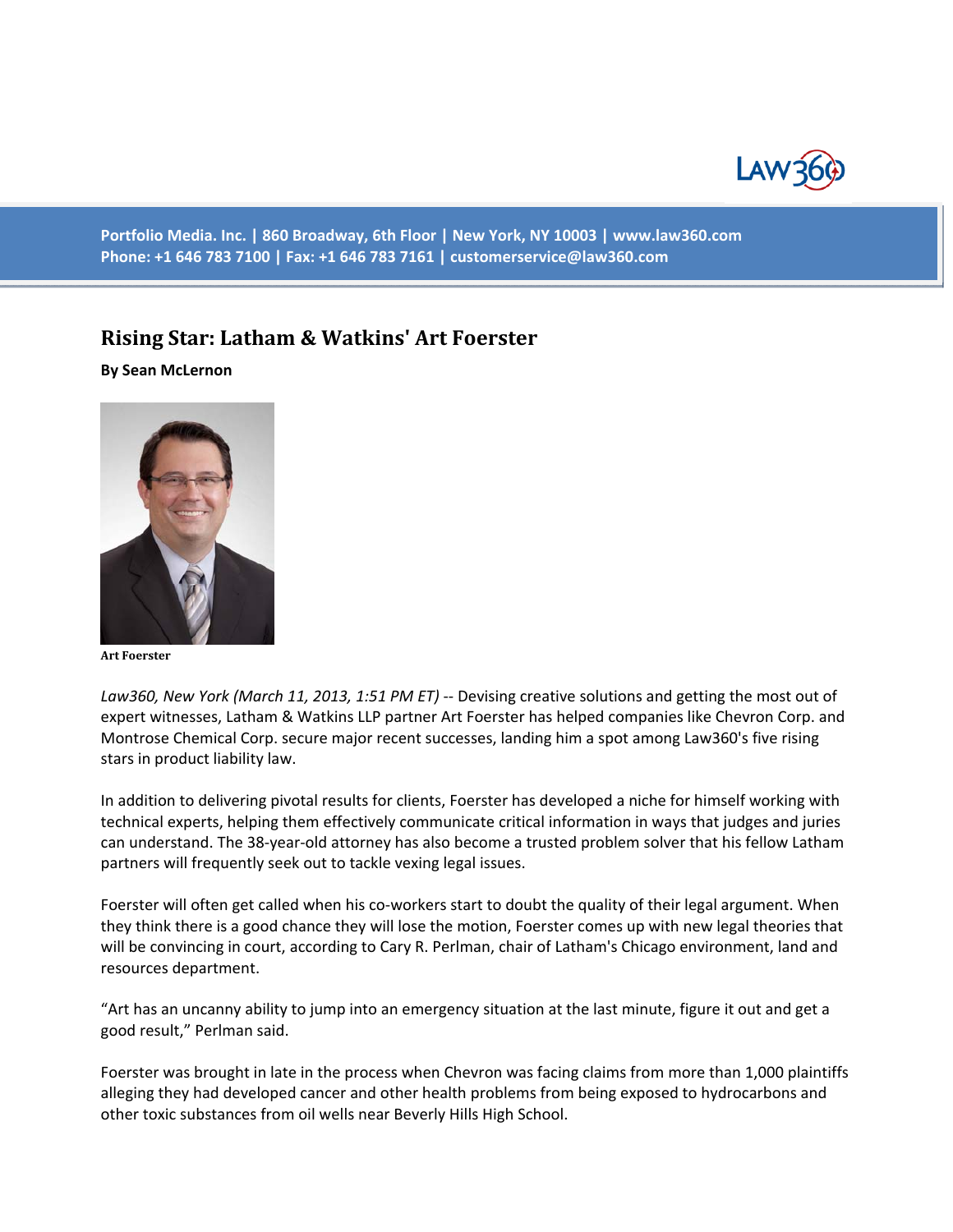Chevron needed help with medical causation issues, and Foerster worked closely with the experts and teamed with other Latham attorneys in crafting a strategy that led to summary judgment for the company shortly before trial.

Foerster also helped Montrose battle claims from 1,900 plaintiffs living near or working at a pesticide factory in Mission, Texas, seeking damages for health problems and loss of property value. The facility had been out of operation for years, but Foerster came up with a creative way to persuade the jury that Montrose was not responsible for their injuries.

Working with a civil engineer, Foerster put together a detailed digital representation of the long-defunct chemical plant to show exactly what took place in the factory.

"We wanted to put together a good story for the jury, so we used animation to recreate every process inside the plant so they would know how the machines look, where they put the chemicals and what everything looked like," Foerster said.

The case settled before Montrose was able to present the animation to the jury, but putting the representation together helped the Latham team effectively cross-examine the plaintiffs' experts and helped Montrose secure a favorable agreement. It was clear, Foerster said, that the plaintiffs had not put in the hours of work that the Latham team had to figure out what had happened and when it had happened.

That diligence and attention to detail has allowed Foerster to thrive in his work with experts, even without any scientific background himself.

"I always try to make sure I am the most knowledgeable person in the courtroom, even on my team," Foerster said. "Having an intimate knowledge of all the issues involved allows you to be ready for absolutely anything that could come up."

Following his success in the Montrose case, Foerster was tapped to work with experts on additional major actions. In a pending suit brought by Navistar Inc. subsidiary Workhorse Custom Chassis against Robert Bosch LLC for allegedly supplying the manufacturer with defective brake materials, Foerster was called on to work with an expert who was knowledgeable about the issues but had never before testified in court.

"He was the right guy substantively, but he needed to be guided through the process," Perlman said. "We put Art in charge of that, and he talked him through the process and prepared him well."

Perlman said Foerster's work allowed the firm to create a great record on the expert issue leading into a trial that is set to start next month.

Foerster's writing ability has also been a critical part of his success, helping him make a name for himself as an associate back in 2006, when he helped Ford win the dismissal of more than 250 plaintiffs' toxic tort claims alleging personal injuries and property damage from contaminated drinking water near a Ford subsidiary's manufacturing facility. The young attorney penned almost all of the briefs in that case.

"He is not just an excellent writer — he has a unique writing style that is well-organized, persuasive and easy to read," Perlman said. "His briefs read like stories. You get drawn into his narrative and you tend to forget that you are reading a brief."